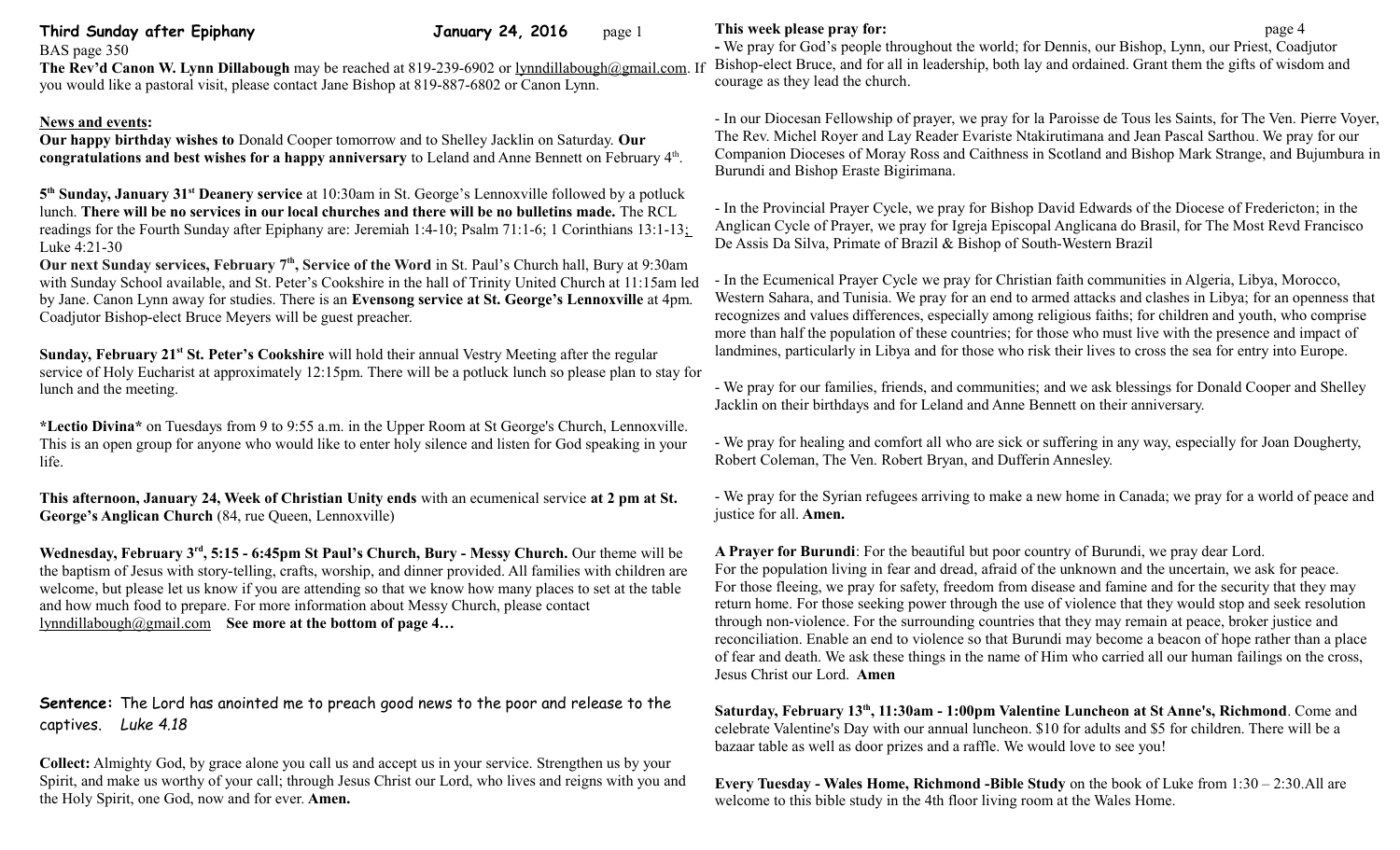**A Reading from the Book of Exodus…**<sup>29</sup>Moses came down from Mount Sinai. As he came down from the 9:28-36 (37-43a) mountain with the two tablets of the covenant in his hand, Moses did not know that the skin of his face shone because he had been talking with God.<sup>30</sup>When Aaron and all the Israelites saw Moses, the skin of his face was shining, and they were afraid to come near him.<sup>31</sup>But Moses called to them; and Aaron and all the leaders of the congregation returned to him, and Moses spoke with them.<sup>32</sup>Afterward all the Israelites came near, and he gave them in commandment all that the Lord had spoken with him on Mount Sinai.<sup>33</sup>When Moses had finished speaking with them, he put a veil on his face;<sup>34</sup>but whenever Moses went in before the Lord to speak with him, he would take the veil off, until he came out; and when he came out, and told the Israelites what he had been commanded,<sup>35</sup>the Israelites would see the face of Moses, that the skin of his face Moses climbed Sinai to receive the Ten Commandments from God, a cloud descended upon the mountain, was shining; and Moses would put the veil on his face again, until he went in to speak with him. *Exodus 34:29-35*

## **Psalm 99 BAS page 837**

**A Reading from the Second Letter of Paul to the Corinthians…**<sup>12</sup>Since, then, we have such a hope, we act with great boldness,<sup>13</sup>not like Moses, who put a veil over his face to keep the people of Israel from gazing at the end of the glory that was being set aside.<sup>14</sup>But their minds were hardened. Indeed, to this very day, when they hear the reading of the old covenant, that same veil is still there, since only in Christ is it set aside.<sup>15</sup>Indeed, to this very day whenever Moses is read, a veil lies over their minds;<sup>16</sup>but when one turns to the Lord, the veil is removed.<sup>17</sup>Now the Lord is the Spirit, and where the Spirit of the Lord is, there is freedom.<sup>18</sup>And all of us, with unveiled faces, seeing the glory of the Lord as though reflected in a mirror, are being transformed into the same image from one degree of glory to another; for this comes from the Lord, the Spirit. 4Therefore, since it is by God's mercy that we are engaged in this ministry, we do not lose heart.<sup>2</sup>We have renounced the shameful things that one hides; we refuse to practice cunning or to falsify God's word; but by the open statement of the truth we commend ourselves to the conscience of everyone in the sight of God. *2 Corinthians 3:12-4:2* 

**The Holy Gospel of our Lord Jesus Christ according to Luke…**<sup>28</sup>Now about eight days after these sayings Jesus took with him Peter and John and James, and went up on the mountain to pray.<sup>29</sup>And while he was praying, the appearance of his face changed, and his clothes became dazzling white.<sup>30</sup>Suddenly they saw two men, Moses and Elijah, talking to him.<sup>31</sup>They appeared in glory and were speaking of his departure, which he was about to accomplish at Jerusalem.<sup>32</sup>Now Peter and his companions were weighed down with sleep; but since they had stayed awake, they saw his glory and the two men who stood with him.<sup>33</sup> Just as they were leaving him, Peter said to Jesus, "Master, it is good for us to be here; let us make three dwellings, one for you, one for Moses, and one for Elijah" —not knowing what he said.<sup>34</sup>While he was saying this, a cloud came and overshadowed them; and they were terrified as they entered the cloud.<sup>35</sup>Then from the cloud came a voice that said, "This is my Son, my Chosen; listen to him!"<sup>36</sup>When the voice had spoken, Jesus was found alone. And they kept silent and in those days told no one any of the things they had seen.  $(37$ On the next day, when they had come down from the mountain, a great crowd met him.<sup>38</sup>Just then a man from the crowd shouted, "Teacher, I beg you to look at my son; he is my only child.<sup>39</sup>Suddenly a spirit seizes him, and all at once he shrieks. It convulses him until he foams at the mouth; it mauls him and will scarcely leave him.<sup>40</sup>I begged your disciples to cast it out, but they could not."<sup>41</sup>Jesus answered, "You faithless and perverse generation, how much longer must I be with you and bear with you? Bring your son here."<sup>42</sup>While

he was coming, the demon dashed him to the ground in convulsions. But Jesus rebuked the unclean spirit, healed the boy, and gave him back to his father. <sup>43</sup>And all were astounded at the greatness of God.) Luke

**Short Reflection:** While he was saying this, a cloud came and overshadowed them; and they were terrified as they entered the cloud. Then from the cloud came a voice that said, "This is my Son, my Chosen; listen to him!"

When the Israelites were freed from Pharaoh's hand, and they were wandering in the wilderness, God's Presence stayed with them in visible way: a pillar of fire by night, and a pillar of cloud by day. When they got scared, hungry, thirsty, and they needed to find God—all they needed to do was look to the cloud. When obscuring it. The people looked up, and they could no longer see Moses, nor what was transpiring. When God instructed the Israelites to construct a portable Tabernacle, God filled the tent with his Presence in the form of a cloud. And, later, when Solomon built the Temple, once again a cloud filled the sanctuary. God is a mystery. God's Presence is enveloped in mystery.

In fact, coming into God's Presence isn't like downloading a set of search results. It's like entering a thick cloud, where everything is obscured. Distorted. Colorless. Disorientated. But, there, in the midst of the cloud is the Presence of God who has come to be with you. Moses came down from the clouded mountain with his face radiant—changed. Because it's in the cloud that we're changed. Peter, James, and John are changed on that mountain—forever. And, not because they learned lots of fun-filled facts. In reality, they probably descended with more questions than answers. But, like Moses, they met the Living God. And, *that's* what changes us. That's what alters the course of our lives. And, as Christians, that's what we're all about: being in God's Presence.

So when the cloud descends atop the mountaintop with Jesus, Peter, John and James…we shouldn't be left surprised at what's happening. The Presence of God is enveloping them, as the Presence of God has done time and time again to God's faithful people. God's Presence manifest as a cloud says something about God. Clouds don't bring *more* clarity, they obscure. They hide. In this sense they remind us of the mystery of God. And, for faithful Christians that's no different with our relationship to God. We want to know things about God. We want to know how to relate to God. We want to know how this story applies to our life.

**Chuckles: A busload of politicians was driving down** a country road when, all of a sudden, the bus ran off the road and crashed into a tree in an old farmer's field. The old farmer, after seeing what had happened, went over to investigate. He then proceeded to dig a hole to bury the politicians.

A few days later the local sheriff came out, saw the crashed bus, and asked the old farmer where all the politicians had gone.

The old farmer said he had buried them.

The sheriff asked the old farmer, "Were they all dead?"

The old farmer replied, "Well, some of them said they weren't, but you know how them politicians lie."

## **A Brit, a Frenchman, and a Russian are viewing a painting of** Adam and Eve frolicking nude in the Garden of Eden.

"Look at their reserve, their calm," muses the Brit. "They must be British."

"Nonsense," the Frenchman disagrees. "They're naked, and so beautiful. Clearly, they are French." "No clothes, no shelter," the Russian points out, "they have only an apple to eat, and they're being told this is paradise. They are definitely Russian."